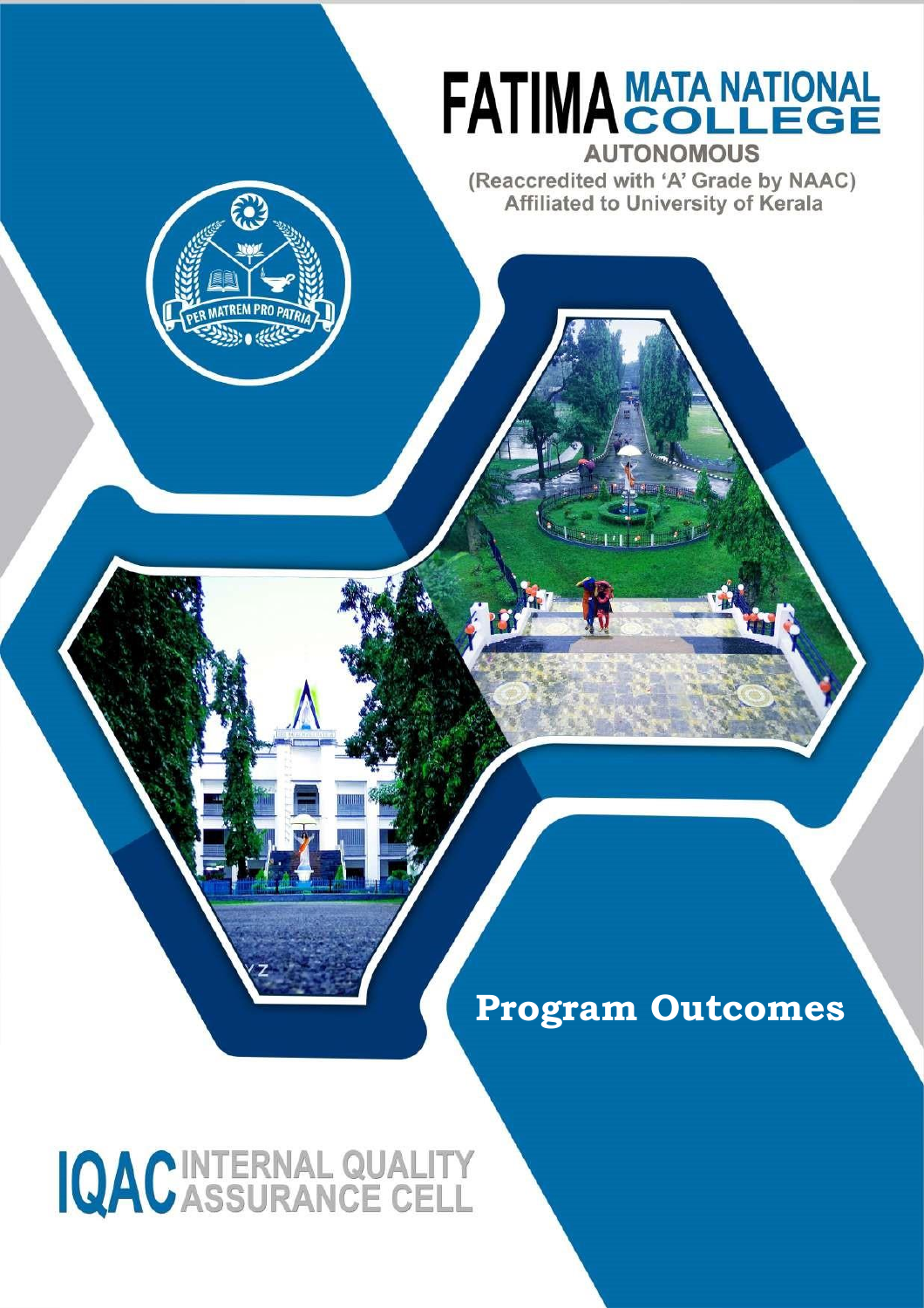### **The Programme Outcomes approved by the Academic Council.**

- 1. Nationalistic Outlook and contribution to National development
- 2. Fostering global competencies, and Technical and Intellectual proficiency
- 3. Inculcating values and Social Commitment
- 4. Affective skills and integrity of character
- 5. Critical Thinking, Problem solving and Research-related skills
- 6. Environment and sustainability
- 7. Quest for excellence

#### **PO. 1**

**Nationalistic Outlook and Contribution to National Development: Respect and love for the motherland, non discrimination based on gender, caste and creed.**

#### **PO. 2**

**Fostering global competencies, and Technical and Intellectual proficiency: Creating and applying appropriate technique, resources and modern IT tools for ensuring greater personal growth and global outlook.**

#### **PO. 3**

**Inculcating values and Social Commitment**: Applying ethical principles and commitment to society; developing professional ethics and responsibilities; functioning effectively as an individual, and as a member or leader in diverse teams, and in multidisciplinary settings; demonstrating respect for fellow beings by fair treatment, caring and concern; listening responsively, recognizing the contributions of others, and engaging in reflective practice; imbibing spirit of selfless service, and showing appropriate consideration for public health, safety and welfare.